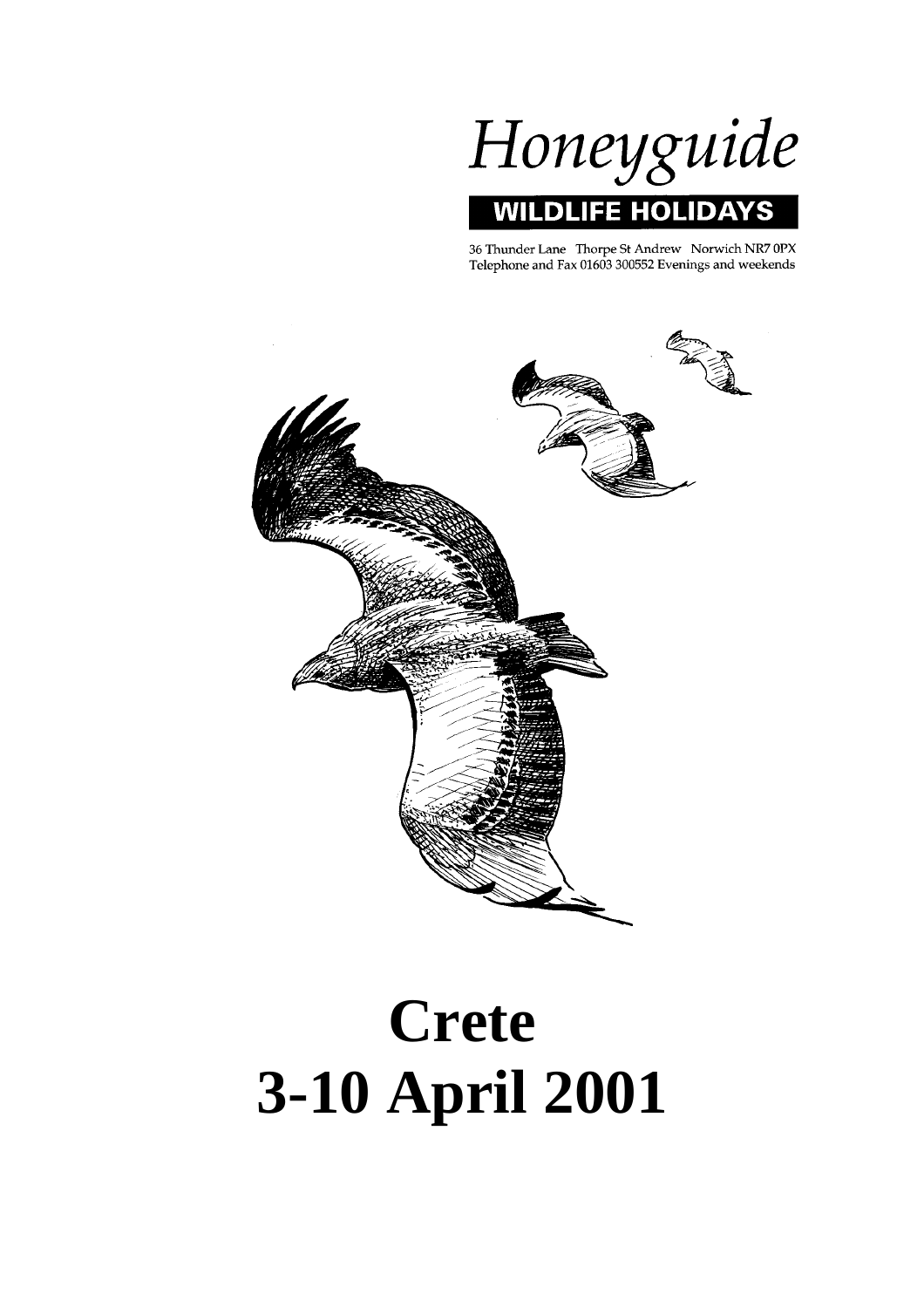# **Crete 3-10 April 2001**

# **Holiday participants**

| David Hastings<br>Diana Hastings               | Edinburgh                 |
|------------------------------------------------|---------------------------|
| Margaret Cox<br><b>Edward Cox</b><br>Helen Cox | Norfolk                   |
| Pam Muirhead<br>Mary Seal Coon                 | <b>Norfolk</b><br>Norfolk |
| Pete Peters<br><b>Rita Peters</b>              | High Wycombe              |
| Mike Bonney<br><b>Rosemary Bonney</b>          | Newton Abbot              |
| Frank Dunn<br>Joyce Dunn                       | Hartlepool                |
| Meryl Sherry                                   | Norfolk                   |
| Leaders<br>Ivan Nethercoat<br>Chris Durdin     | Sandy<br>Norwich          |

Report written by Ivan Nethercoat & Chris Durdin. Bird list by Ivan and plant list by Chris.

Illustrations by Rob Hume. Cover: griffon vultures

As with all Honeyguide holidays, £25 of the price of the holiday was put towards a conservation project, in this case for the lammergeier conservation project of the Hellenic Ornithological Society (HOS), which is based in Athens but whose work covers the whole of Greece and its islands. £350 was sent this year - £25 per person. This brings Honeyguide's total contributions since the first Honeyguide holiday in Crete in 1995 to £2,395, and to conservation projects in Europe to £22,805. A thank-you letter from HOS appears at the end of this report.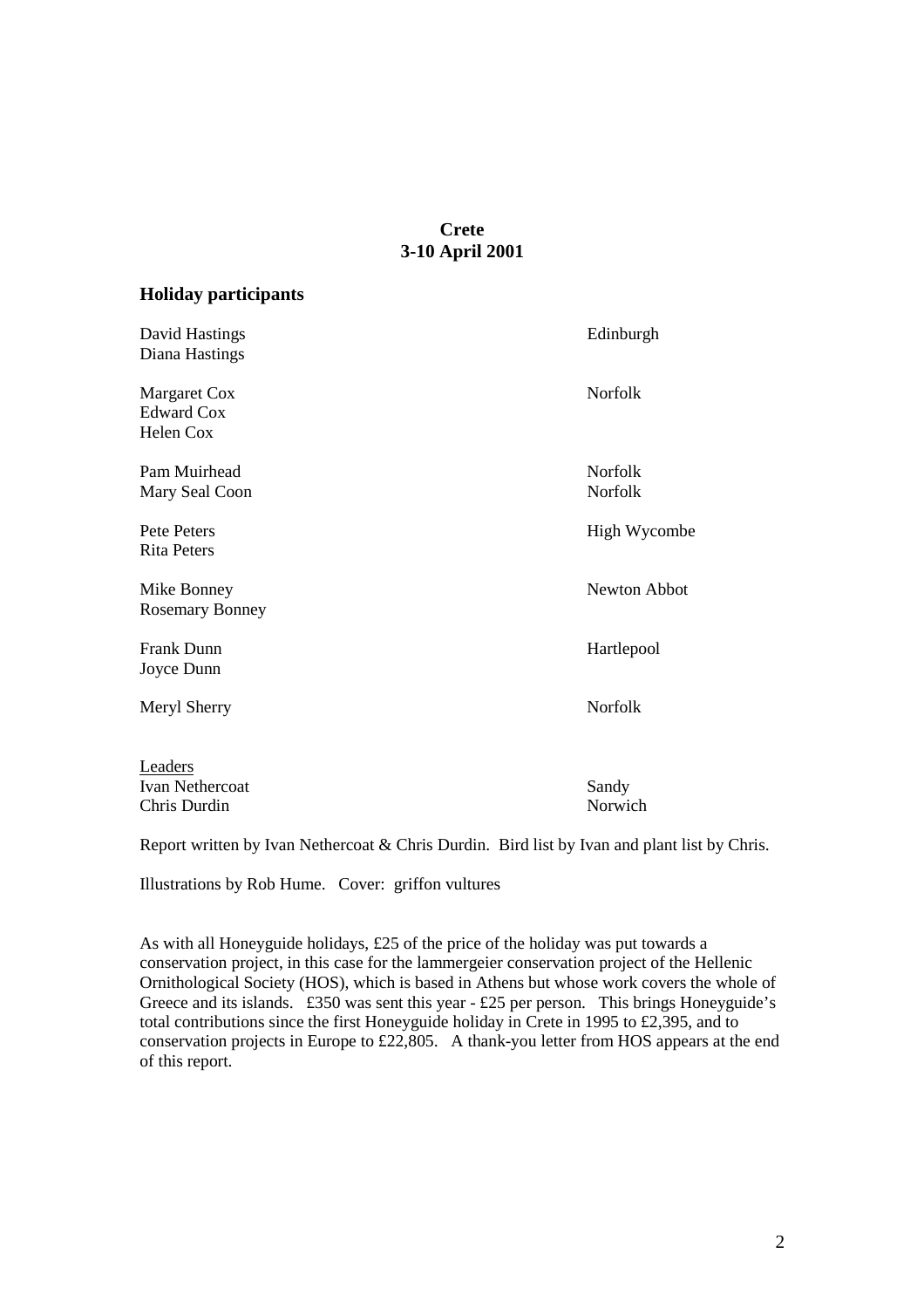# **Crete 3-10 April 2001**

# Tuesday 3 April – Heraklion and Plakias

Day 1 and after queues at Gatwick we were quickly on board and on route to our sun drenched Mediterranean destination. Three hours later we descended through low clouds and a strong wind and rain to escort us in our coach to the southern town of Plakias. From the bus there were quick glimpses of swallows and house martins, the striking yellow flowers of giant fennel, while in the mountains a lone griffon sailed overhead, a hint of better to come. A temperature of only 13 degrees was not what was expected but the reception at the Sofia Hotel was warm and the evening meal at Gio-Ma taverna was excellent.

#### Wednesday 4 April – Plakias to Mirthios

A pre-breakfast trip for a few early risers proved productive but very cool and windy. Some migrant waders were feeding in the smelly stream that enters the bay. Common sandpiper, little ringed plovers and little stint remained obligingly close as we approached. Further on a small flock of short-toed larks were feeding among crested larks and whinchat, while a field or two away there were a couple of woodchat shrikes, all good signs of migration.

Back for breakfast and then a walk to the hillside village of Mirthios in warm sunshine and a pleasantly cooling wind. Alpine swifts greeted us at the start, soon to be followed by buzzards and kestrel. As soon as the village was left behind the flowers became a great source of interest, particularly as the path developed and the orchids became more numerous. As the day warmed up butterflies took to the wing, particularly in the sheltered areas.

After a steep climb up above the Venetian mill we were soon taking off the layers as the sun shone hot from the south while it appeared that the north of the island was in heavy cloud. Surprise find of the day was a still blind, baby beech martin lying in the path. Apparently healthy, we assumed we had disturbed its mother while moving her young to another nest. We quickly left and hoped she would return.

Into Mirthios for a lunch break and drink in a technically closed taverna and then a quicker route back down the hill to Plakias. This is a great introduction to the delights of Crete, birds of prey, great flowers and eventually good weather, with a super meal in the Corali taverna.

#### Thursday 5 April – Kourtaliotiko Gorge and the Kedros foothills above Spili

A warm but quieter start to the day for the early risers. New to the smelly river was wood sandpiper and from the cliffs a peregrine was seen taking home its latest kill. Spanish sparrow, little egret and wheatear were some of the highlights before breakfast.

First stop of the day was the Kourtaliotiko Gorge. Griffon vultures were the bird stars of the gorge with the delights of wild cyclamen and numerous other rock garden flowers making for a slow descent to the little chapel at the bottom of the gorge.

With all of the group reassembled, we took the short trip to Spili for a lunch of gyros – like a donner kebab mix of meat and salad – eaten by the stone lion fountains in the town centre. Then to Spili 'bumps', a unique area for orchids, breathtaking in its mix of species and aesthetic splendour. Some of these are fairly straightforward; for example hundreds of yellow few-flowered orchids, four-spotted, mammose and Cretan bee orchids are reasonably consistent in appearance and taxonomy. The bravest botanists also got stuck into sorting out three different yellow bee orchids and hybrid sawfly x marengo orchids. Easier were the black widow irises and sheets of wild tulips, both of which were pushing through both grass and the arable that seems to be nibbling around the edges of the orchid hills.

While this is a site primarily for flowers it also has some interesting birds, not least of which was the lammergeier which cruised low over the heads of the orchid hunters while the vulture hunters watched from slightly more of a distance but with excellent views none the less. A special mention in despatches for Frank who had been searching for years for lammergeier. He'd had to withdraw from a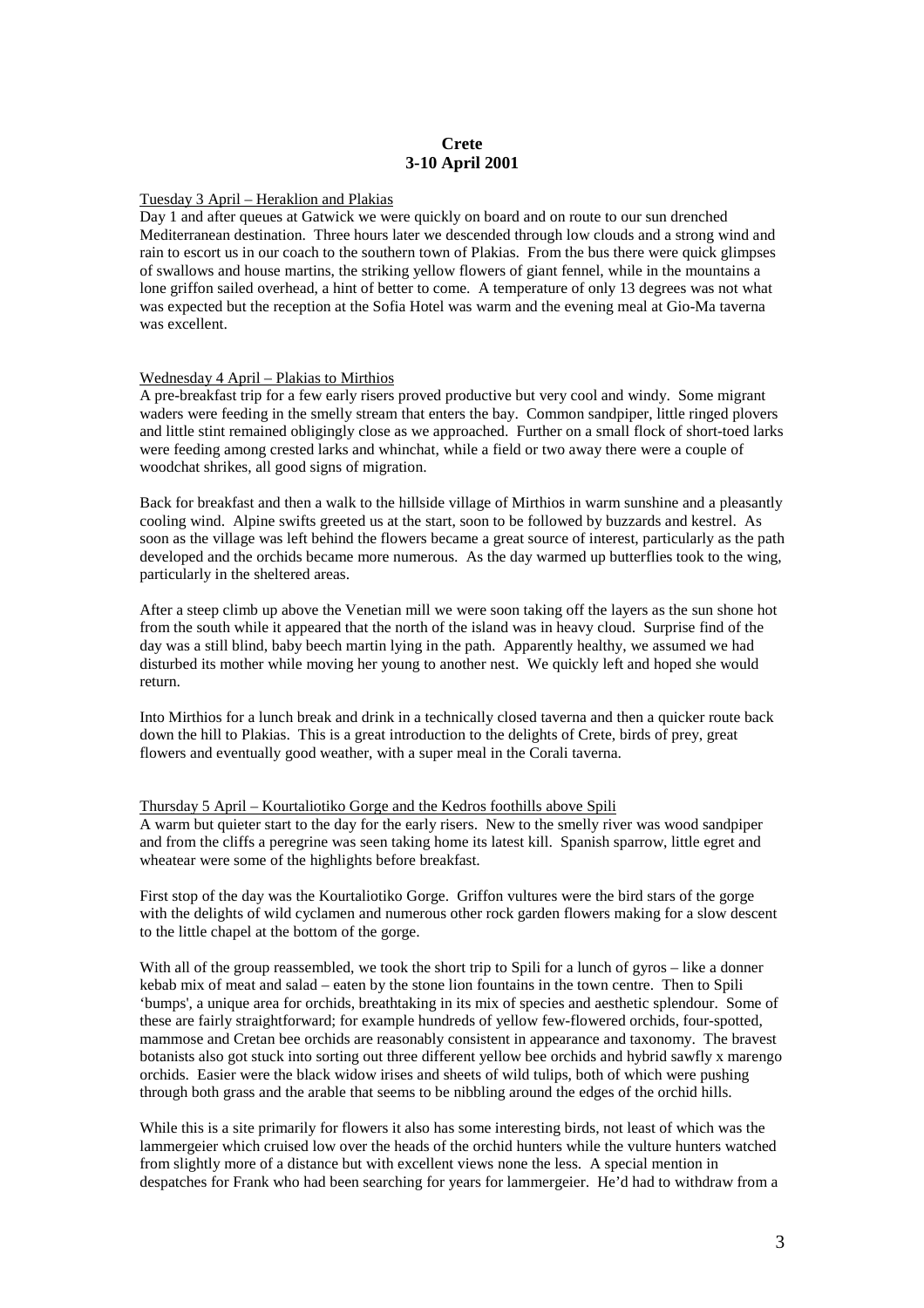Spanish Pyrenees holiday where they were seen, then making it the following year when they weren't for the only time. So Frank isn't a jinx after all…

Woodlark, blue rock thrush, and numerous griffon vultures were other highlights but all a little overshadowed by the big one!

Supper was at the Krikri taverna.



# Friday 6 April – Phaestos

Spoke too soon about the good weather. After a warm evening, the day started with heavy rain. The vehicle hire company had swapped one minibus for a 'new' one, in fact rather older, and this was taken out for shelter for the early morning birdwatch towards the next coastal bay at Souda (but not the famous Souda on the north coast). Having decided to go west for a change, the bus promptly broke down about two miles from the hotel leaving us to walk back for breakfast through heavy rain. However in between the heavy showers migration was very visible with flocks of whimbrel and glossy ibis to keep us entertained.

The return of previous bus was soon arranged and arrived at 10 o'clock so no great problem on transport, but the rain continued. We drove to Phaestos to try and get away from it but instead took it with us. There was a short respite of a few dry minutes in a small valley filled with giant fennel along the roadside and a possible steppe buzzard soaring overhead. The valley below Phaestos was briefly alive with swallows and swifts and martins including red-rumped swallow and flocks of alpine swift. However the rains we had escaped soon caught up with us and the heavens opened. All we saw of the historic site was a rainy view from the Phaestos souvenir shop and café.

Maybe the weather was better further west? Reluctantly we took the drive back, after lunch at the café, calling in at Moni Preveli in the hope that things would be better. Much better weather as we arrived and then torrential rain again as we parked! So after a coffee we headed back towards the hotel.

As we approached Plakias a dark heron was seen circling the fields – a purple heron, soon to be joined by another 30 companions, a flock of birds seemingly unable to decide what to do, should we land or carry on? Land or carry on? Like a driver in a car park unable to decide on which bay to occupy they appeared and disappeared for quite some time. The rain had all but stopped now when a marsh harrier appeared, joined later by three more.

Things were looking up so we took the beach road back for an early finish, or so we thought. Two hours later we were still there, in bright sunshine and calm wind, watching all sorts of migrants coming and going:

- Purple herons flying in off the sea
- c100 garganey flying over the bay
- c 200 short-toed larks on the beach
- up to six marsh harriers in the air together
- a ringtail Montagu's harrier doing a low close fly past before soaring away over the hill
- wheatear, whinchat and tawny pipits running about in the scrub

So after atrocious weather all day, the island redeemed itself in the end with an excellent display. At the suggestion of George from the Hotel Sofia, our taverna supper was a short drive away at the Damnoni in the small resort of Mythos.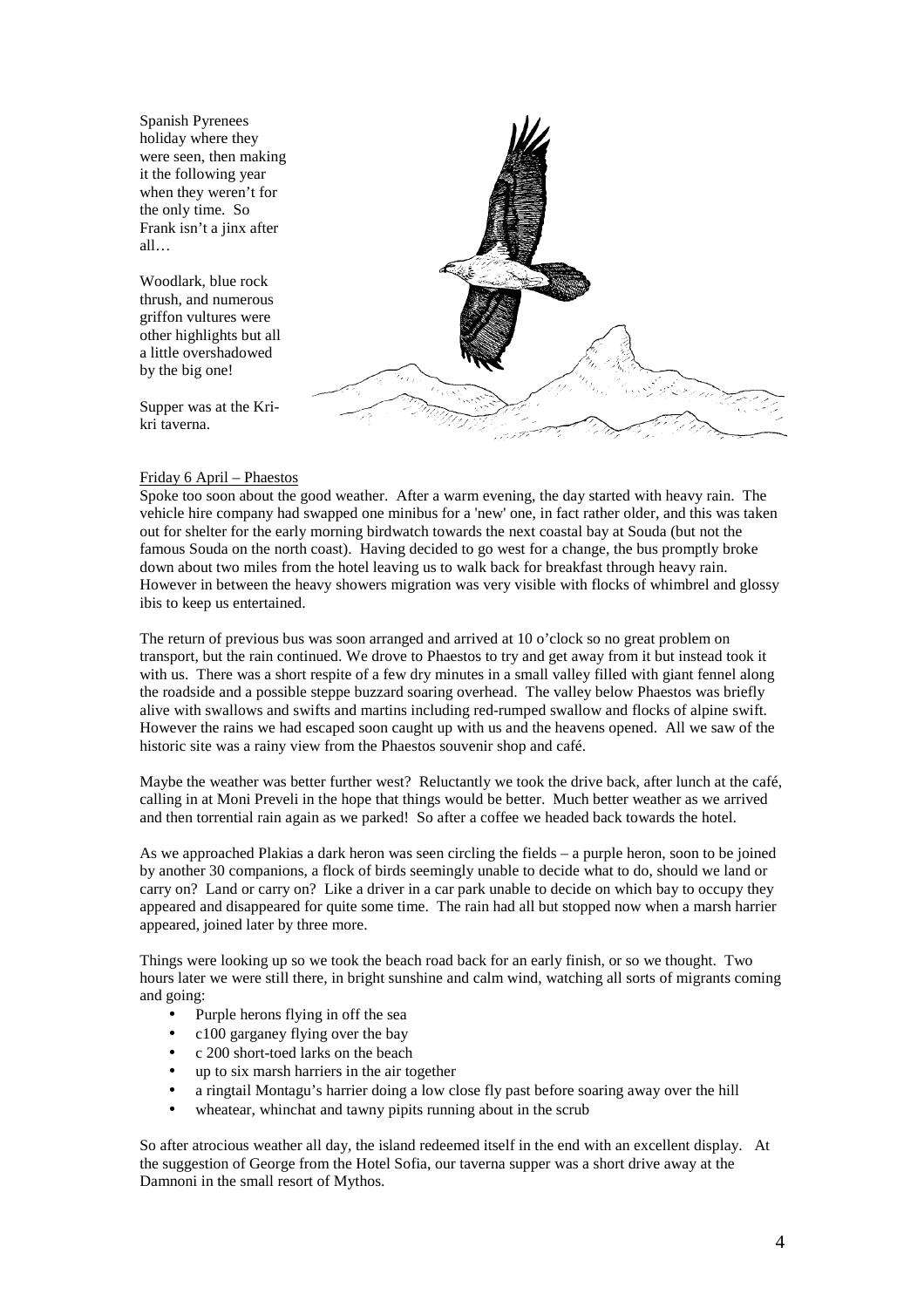# Saturday 7 April - Kotsifou Gorge, Lake Kournas and Ayia Reservoir

Pre breakfast today was a little disappointing after the excitement of the night before, a lone glossy ibis being the highlight. Today was to be spent to the north, via the Kotsifou Gorge first and then on to Lake Kournas and Ayia Reservoir.

The gorge was very windy but interesting with our first views of chukar, an excellent aerial display from jackdaws chasing a raven away from nests and a constant fly by from griffon vultures. Blue rock thrush looked superb in the full sun, while down below the botanists were being treated to yellow tree flax hanging from the gorge face and added early spider and monkey orchid to the already long orchid list.

On and farther north to Lake Kournas, Crete's only natural freshwater lake. Small tavernas on the lake shore provided a useful stop for coffee and excellent Greek yoghurt with honey. The Sardinian warblers had been a little elusive up until today when a fine male greeted us as we left the bus. The lake itself was a little quiet but formed a beautiful backdrop to a coffee and raki. Then on the way out, a brief chat with our old friend Doug Ireland and a group from Island Holidays.

Moving on to the reservoir involved an unexpected detour through the back streets of Hania as the main road was closed. However due to a great team effort of eagle eyes and Greek translation this proved to be no trouble. Not long out of Hania a cry went up of "Glossy ibis!', fortunately near a turn off. The unexpected often has added value and these birds were truly superb and lived up to their name in the bright sun and clear skies. There were ten birds resplendent in their bronze plumage and giving excellent views in the telescope. As usual other birds appeared once 16 pairs of eyes get scanning in an area; tree sparrow, little egret and squacco heron popped up in the few minutes we were there.



Ayia Reservoir is a small artificial lake, but very natural looking with reeds and trees along three of its banks and a dam on the fourth from where were we able to watch. Garganey and a large flock of yellow-legged gulls were first on view, two non-breeding cattle egrets and a very obliging squacco heron which was reluctant to leave the path as Pam walked along the shore. The site is well known for its crakes; and eventually one was seen by the group, but across the water in the reeds. Mary wandered off to the edge of the dam to have her own private view of a very close little crake but was unable to attract our attention. Marsh harrier, alpine swift, water rail, kingfisher and ruff added to our sightings.

A detour to the small wetland at Giorgiopoulou was very worthwhile. The light was perfect and showed off black-winged stilt in all its leggy glory and in front of us a great reed warbler showed well for a few minutes before settling down behind some reed.

A late lunch/early evening meal was had in the Platia taverna at Giorgiopouli which turned out to be one of the best we had all week, which was no mean feat as all the tavernas had been excellent. Two bottles of fizz were ordered to celebrate Pete's birthday. Chris, suspecting there was no alcohol in it – helpful for the drivers, of course – presented the bottle to Mary to take advantage of her knowledge of the Greek language with the question "Is there alcohol in this", to which the reply was "No, the bottle's empty". OK, it was funny at the time.

#### Sunday 8 April – Moni Preveli

A half day in theory, with a free afternoon. A morning drive to the headland at Moni Preveli, only a few kilometres from Plakias. Inland was grey and cloudy but here on the coast we were in warm sunshine with a pleasant wind.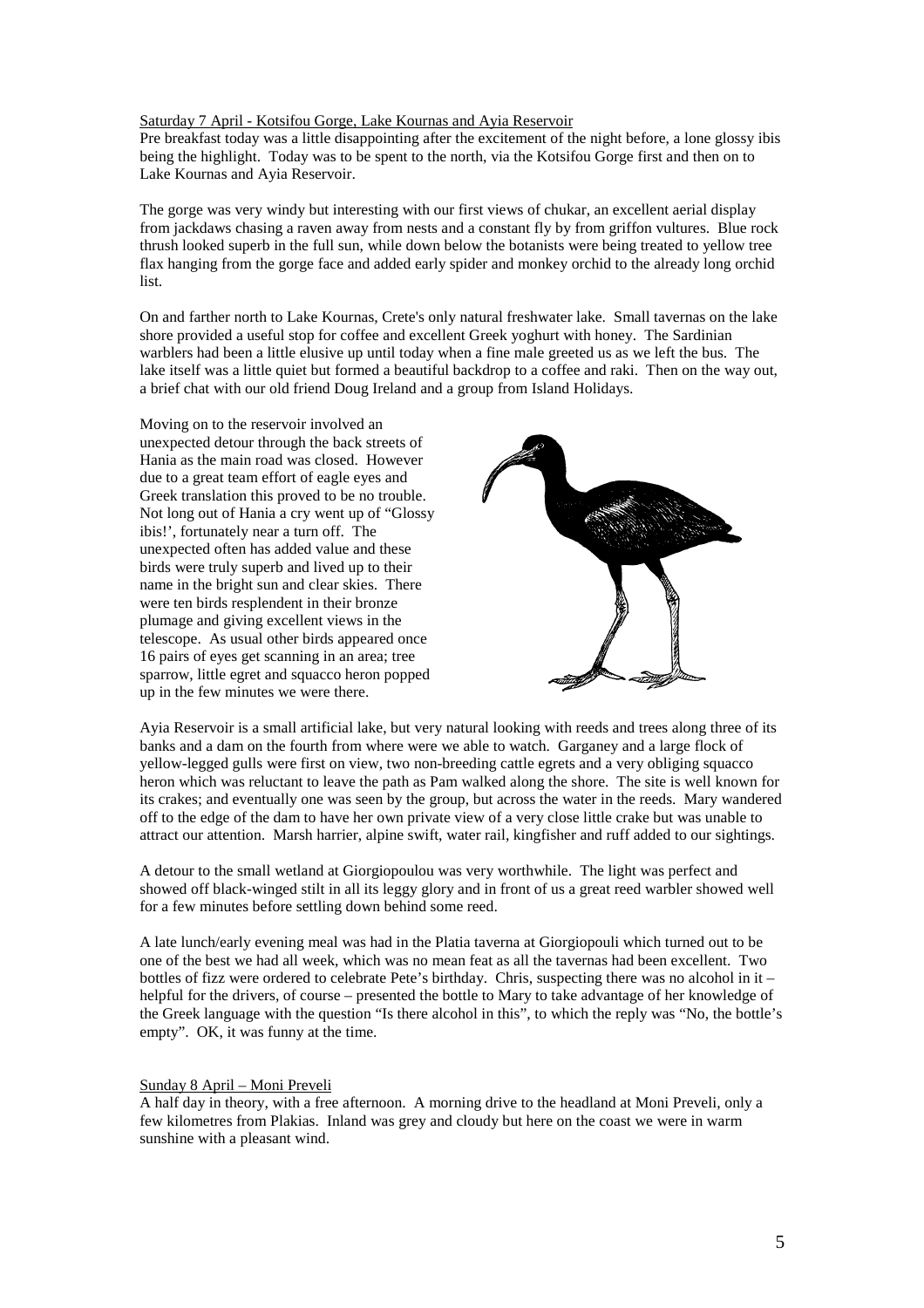A chukar called from one hillside and an ortolan bunting from another. In the valley floor a pied flycatcher took its place among the Sardinian warblers, stonechats and goldfinches. A walk onto the headland proved very productive when a beautiful male black-eared wheatear hopped up onto a fence post giving everybody excellent views. A cuckoo put in a brief appearance but star bird for most of the group was a very obliging nightingale hopping about on the path long enough to be seen in the telescope by all who wanted to. For many this was the sight of the week, perhaps a measure of the mystique this rather plain bird has.

A long, late lunch in a taverna in Plakias was followed by a siesta. Ivan went to see friends in Rethymnon and Chris took most of the group for short walk west along the coast in the early evening. Cretan ebony, or shrubby sainfoin, an island endemic, is abundant here, and there was a small flock of little egrets on the rocks. We returned to eat at the Sofia taverna, which had just opened for the year so hadn't quite got its act sorted.

#### Monday 9 April – Frankocastello

A change of plan before breakfast with a trip west to Souda bay, home of wild Cretan palm and very promising hillsides. Two subalpine warblers greeted us on a short walk up the road followed shortly by Chris's hearing picking up a different warbler call. A male Ruppell's warbler was soon found to be the owner to the surprise and delight of the group. Busy nest building, the bird stayed in view until we had to leave for breakfast.

There was a slight detour after breakfast back to show the rest of the group the Ruppell's warbler before heading a few kilometres west to Frankocastello. From a very warm early morning the cloud came in and the wind got faster so by the time we arrived only one or two pair of shorts were still being worn. Still there were birds around and we set off; however the weather suddenly turned into a fierce storm and we beat a hasty retreat to the taverna on the cliff top.

Bad weather is often very good for birdwatchers and today was no exception. During the storm a redstart came down onto the taverna's outside eating area. While we were inside watching from the warmth of coffee and lunch, with occasional forays outside to see what else was around, wood warbler and subalpine warbler also took refuge in the taverna garden.

After the storm we set off again but this time the area was alive with birds blown in with the storm. The wind cleared the sky and the day ended in glorious sunshine. Some of the highlights of a short walk along the headland were 8-10 subalpine warblers; three black-eared wheatears, both pale-throated and black-throated; three nightingales; another redstart; c50 tree pipits; a wryneck; spotted flycatchers; spectacled warbler and two magnificent fly pasts by Montagu's harriers, the first a adult male and the second a young male, still a ringtail but showing grey plumage. An excellent day and the sort of place that makes Crete so special at this time of year.

Our final meal was a return to the Corali taverna. Very sociable it was too, but the young lady with 'olive skin and raven hair' may have had something to do with Chris's choice.

# Tuesday 10 April – Plakias, Heraklion and return to Gatwick

The last day! The pre breakfast crew went on patrol again hoping some of yesterday's action had also happened at Plakias. A first winter night heron greeted us in the river which was a great start but little else showed up apart from a very nice bee orchid growing beside a track among giant reed.

Back for breakfast, packing and last minute shopping before boarding the coach to Heraklion, our final bird in Plakias being a squacco heron in breeding plumage, flying over us as we approached the hotel.

Vultures soared over the gorge as the bus took us across the island and a turtle dove almost collided into the vehicle near Heraklion, our last new bird for the trip.

#### **Butterflies**

Scarce swallowtail Large white Clouded yellow

Southern comma Painted lady Red admiral

Speckled wood Wall brown Small copper

Holly blue Common blue Essex skipper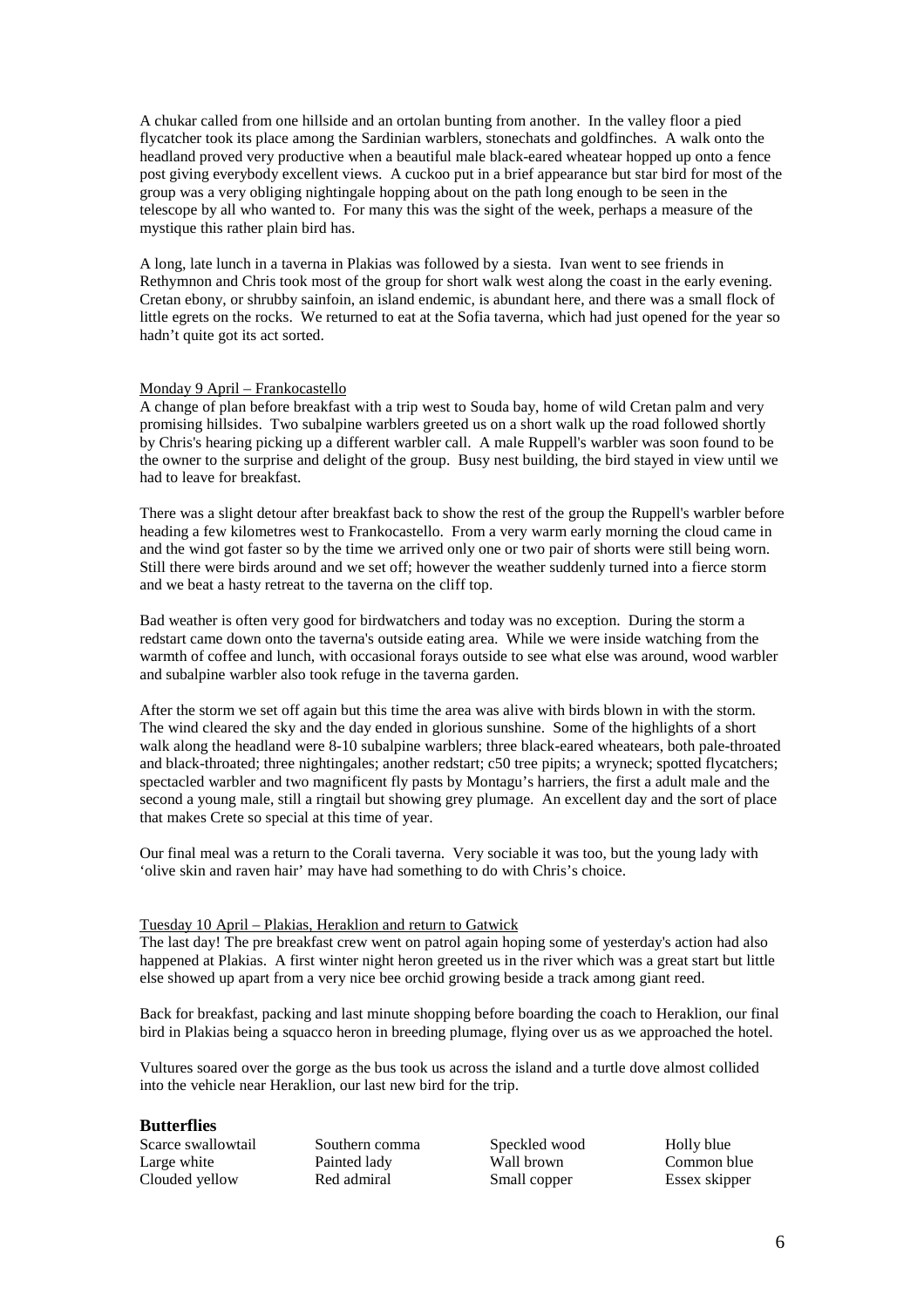# **Other notable insects**

*Acerdia ungarica*, a stick-insect like grasshopper Egyptian locust

*Graphasoma italicum*, a red and black shield bug Violet carpenter bee

| BIRD LIST- Crete April 3-10, 2001 |                                                                       |
|-----------------------------------|-----------------------------------------------------------------------|
| Little grebe                      | Ayia reservoir                                                        |
| Night heron                       | Small flock over Plakias (5 <sup>th</sup> )                           |
|                                   | 1 <sup>st</sup> winter bird in stream at Plakias (10 <sup>th</sup> )  |
| Squacco heron                     | Non breeding bird at Ayia Reservoir                                   |
|                                   | Breeding plumage bird Plakias (10 <sup>th</sup> )                     |
| Little egret                      | Flock of 10 at Plakias (5 <sup>th</sup> )                             |
|                                   | Separate flocks of 11() & 32 $(8^{th})$ birds flew in off the         |
|                                   | sea, Plakias                                                          |
| Grey heron                        | 2 birds Frankocastello                                                |
| Purple heron                      | Separate flocks of 26 (6th) & 38 (6 <sup>th</sup> ) birds at Plakias, |
|                                   | 20 past Moni Preveli (8 <sup>th</sup> )                               |
| Glossy ibis                       | Flocks of 10 (6th) $812 (7th)$ Birds off the sea, Plakias             |
|                                   | and 10 more near Ayia <sup>'</sup> (7 <sup>th</sup> )                 |
| Mallard                           | 1 Ayia reservoir                                                      |
|                                   |                                                                       |
| Garganey                          | C100 birds on the sea at Plakias (6 <sup>th</sup> )                   |
| Shoveler                          | Ayia reservoir                                                        |
| Lammergeier                       | 1 adult at Spili                                                      |
| <b>Griffon vulture</b>            | Frequent sightings of small numbers at Kourtaliotiko                  |
|                                   | gorge, 10 + birds at Spili                                            |
| Marsh harrier                     | 6 at Plakias (6 <sup>th</sup> )                                       |
| Montagu's harrier                 | 1 "ringtail" Plakias (6 <sup>th</sup> )                               |
|                                   | 1 adult male and 1 young male Frankocastello (9 <sup>th</sup> )       |
| Sparrowhawk                       | Plakias                                                               |
| <b>Buzzard</b>                    | Frequent                                                              |
| Steppe buzzard?                   | 1 buzzard, with a uniform pale tail, west of Timbaki                  |
|                                   | (6 <sup>th</sup> ) showing characteristics of this subspecies         |
| Kestrel                           | Frequent                                                              |
| Peregrine                         | With prey at Plakias, carried Prey toward Myrthios. 1                 |
|                                   | bird seen from Spili town centre apparently                           |
|                                   | defending territory from griffon vultures                             |
| Chukar                            | Moni Preveli, Kotsiphou Gorge                                         |
| Water rail                        | Ayia Reservoir                                                        |
| Little crake                      | Ayia Reservoir                                                        |
| Moorhen                           | Giorgiopouli                                                          |
| Coot                              | Giorgiopouli                                                          |
| Little stint                      | 1 Plakias                                                             |
| Ruff                              | $12$ Ayia $(7th)$                                                     |
| Whimbrel                          | Small flock off the sea, Plakias (6 <sup>th</sup> )                   |
| <b>Black-winged stilt</b>         | 1 at Giorgiopouli                                                     |
| Little ringed plover              | 3 Plakias                                                             |
| Green sandpiper                   | 1 Ayia reservoir                                                      |
| Wood sandpiper                    | 1 at Plakias, 1 Ayia                                                  |
| Common sandpiper                  | 3 Plakias                                                             |
| Black headed gull                 | Ayia reservoir                                                        |
|                                   |                                                                       |
| Yellow-legged gull                | Large flock Ayia                                                      |
| Rock dove                         | Kourtaliotiko Gorge                                                   |
| Woodpigeon                        | <b>Myrthios</b>                                                       |
| Collared dove                     | Frequent sightings                                                    |
| Cuckoo                            | 1 at Moni Preveli                                                     |
| Swift                             | Odd birds throughout                                                  |
| Alpine swift                      | Large flock, Phaestos $(6th)$ , odd birds throughout the              |
|                                   | week.                                                                 |
| Kingfisher                        | Plakias, bird flew into taverna window, carried off by                |
|                                   | cat! (4 <sup>th</sup> ) 1 at Ayia reservoir                           |
| Hoopoe                            | 2 brief sightings from vehicles only                                  |
| Wryneck                           | 1 Frankocastello (9 <sup>th</sup> )                                   |
| Short-toed lark                   | $3(4th)$ followed by two flocks of c100 and c50 (6th) at              |
|                                   | Plakias                                                               |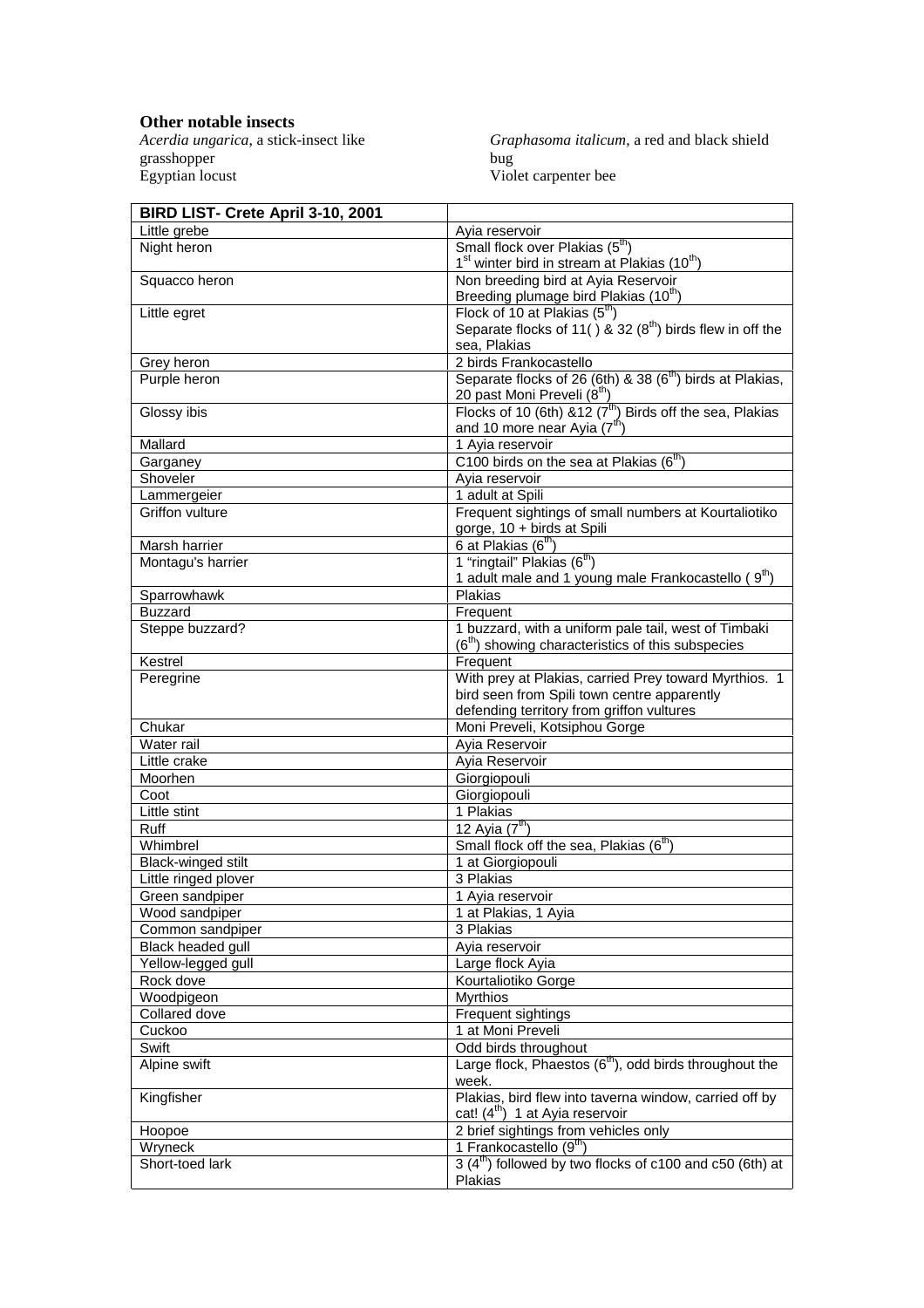| Crested lark                                   | <b>Numerous</b>                                                  |
|------------------------------------------------|------------------------------------------------------------------|
| Woodlark                                       | Spili                                                            |
| Sand martin                                    | <b>Myrthios</b>                                                  |
| Crag martin                                    | Myrthios, Kourtaliotis                                           |
| Swallow                                        | Numerous                                                         |
| Red-rumped swallow                             | 1 at Plakias, at least two in large flock of swallows,           |
|                                                | swifts and martins east of Phaestos (6 <sup>th</sup> )           |
| House martin                                   | Frequent sightings                                               |
| Tawny pipit                                    | Plakias, Frankocastello                                          |
| Tree pipit                                     | Several odd birds, flock of c.50 off the sea at                  |
|                                                | Frankocastello (9 <sup>th</sup> )                                |
| Yellow wagtail (Montilla flava flava)          | Plakias                                                          |
| Yellow wagtail (Montilla flava cinereocapilla) | 1 at Plakias                                                     |
| Grey wagtail                                   | Frankocastello                                                   |
| White wagtail                                  | Kourtaliotiko                                                    |
| (Pied wagtail)                                 | Plakias, Kourtaliotiko Gorge                                     |
| Wren                                           | Kourtaliotiko Gorge, Moni Preveli                                |
| Nightingale <sup>®</sup>                       | Moni Preveli 1 bird feeding on track, 2 poss 3 birds             |
|                                                | Frankocastello (9 <sup>th</sup> )                                |
| Redstart                                       | 2 Frankocastello (9 <sup>th</sup> )                              |
| Whinchat                                       | Plakias, Frankocastello                                          |
| Stonechat                                      | Plakias                                                          |
| Wheatear                                       | Plakias, Frankocastello                                          |
| Black-eared wheatear                           | 2 Moni Preveli, 3 at Frankocastello (1 black-throated)           |
|                                                | (9 <sup>th</sup> )                                               |
|                                                |                                                                  |
| Blue rock thrush<br><b>Blackbird</b>           | Frequent sightings in hills                                      |
|                                                | Frequent                                                         |
| Cetti's warbler                                | Frequently heard, seen at Myrthios                               |
| Fan tailed warbler                             | 1 heard from vehicle west of Giorgiopouli                        |
| Grasshopper warbler                            | 1 singing at Damnoni $(7^{\text{th}})$                           |
| Sedge warbler                                  | Ayia reservoir                                                   |
| Reed warbler                                   | 1 strange plumaged bird at Damnoni                               |
| Great reed warbler                             | 1 Giorgiopouli                                                   |
| Sardinian warbler                              | Frequent sightings toward the end of the week                    |
| Subalpine warbler                              | At least 10 birds at Frankocastello (9 <sup>th</sup> ) after     |
|                                                | thunderstorm. 1 pair at Souda                                    |
| Ruppell's warbler                              | 1 male apparently nestbuilding at Souda (9 <sup>th</sup> ) (just |
|                                                | west of Plakias)                                                 |
| Blackcap                                       | 1 at Plakias                                                     |
| Wood warbler                                   | 1 Frankocastello (9th                                            |
| Spotted flycatcher                             | 2 Frankocastello $(9^{th})$                                      |
| Pied flycatcher                                | Moni Preveli                                                     |
| Blue tit                                       | Frequent in woodland                                             |
| Great tit                                      | Frequent in woodland                                             |
| Woodchat shrike                                | Frequent sightings throughout                                    |
| Jackdaw                                        | Kourtaliotiko Gorge                                              |
| Hooded crow                                    | Frequent sightings throughout                                    |
| Raven                                          | Plakias, Moni Preveli                                            |
| Spanish sparrow                                | A few birds (up to six) at Plakias                               |
|                                                | Flock of several hundred at Frankocastello $(9th)$ ; not         |
|                                                | counted but in region of 300                                     |
| Italian sparrow                                | Numerous throughout                                              |
| Tree sparrow                                   | 1 near Ayia (9 <sup>th</sup> )                                   |
| Chaffinch                                      | Frequent                                                         |
| Serin                                          | Ayia                                                             |
| Greenfinch                                     | Plakias                                                          |
| Goldfinch                                      | Frequent                                                         |
| Linnet                                         | Plakias                                                          |
| Cirl bunting                                   | 1 heard Myrthios                                                 |
| Ortolan bunting                                | Moni Preveli                                                     |
| Corn bunting                                   | Frequent, winter flocks and singing males                        |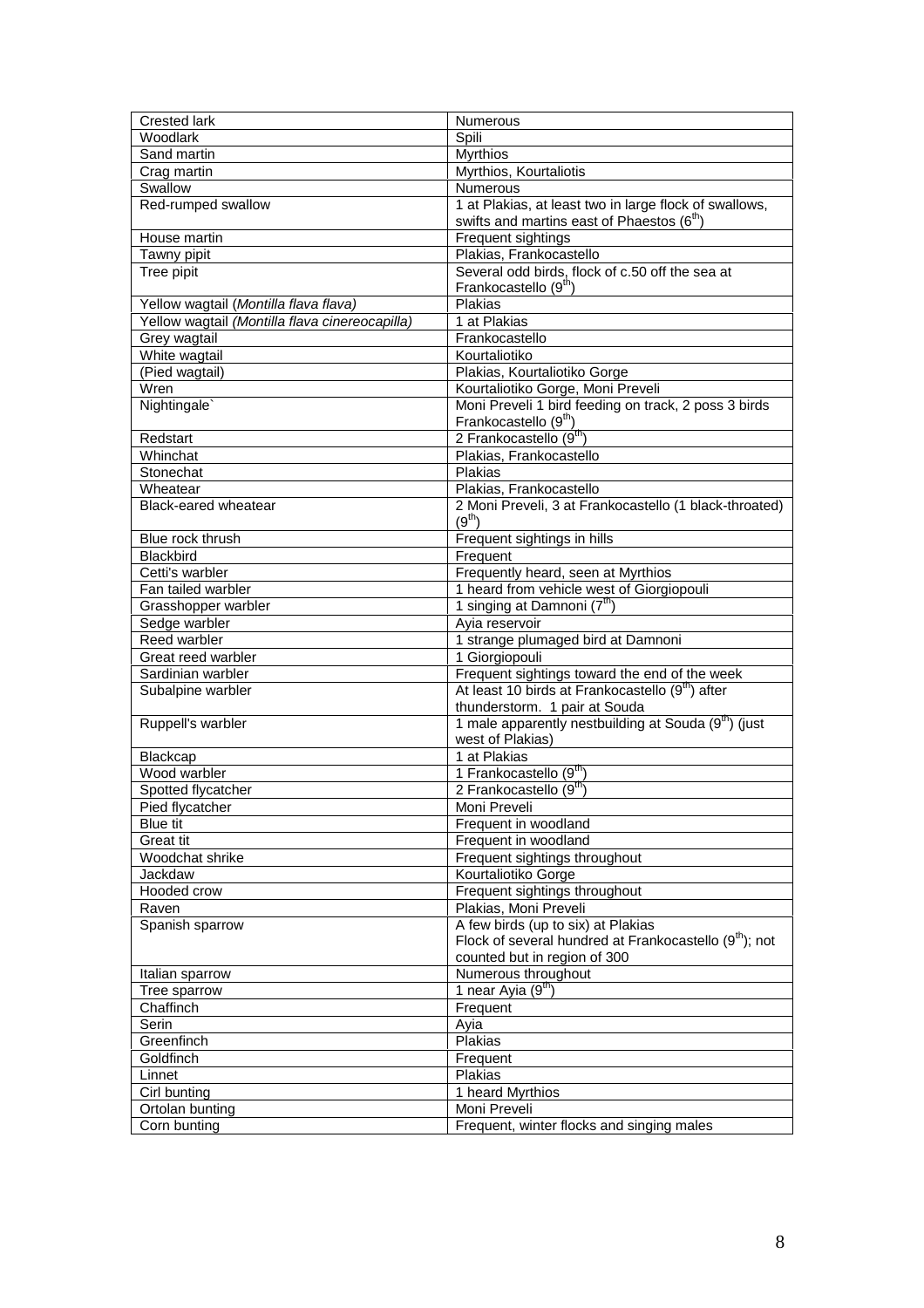# **HONEYGUIDE WILDLIFE HOLIDAYS CRETE 3-10 APRIL 2001 PLANT LIST**

The following list comprises the more obvious plants seen and identified during the week. **Key and nomenclature:** Latin names of plants follows those used in *Flora of the Cretan Area* (Turland et al 1993), any alternative names as used in Mediterranean Wild Flowers (Blamey & Grey-Wilson 1993) follow in brackets.

\* Endemic to Crete

# Introduced and not native to Crete and cultivated or planted species

# **1 SPERMATOPHYTES**

#### **i) Gymnosperms**

#### *Cupressaceae -* **Cypress Family**

*Cupressus sempervirens forma. horizontalis* Cypress *C. sempervirens forma. sempervirens* Funeral Cypress

#### *Ephedraceae –* **Joint pines** *Ephedra fragilis* Joint pine

*Pinaceae –* **Pines** #*Araucaria araucana* Norfolk Island pine (widely planted)

# **ii) Angiosperms**

#### **a) Dicotyledons**

### *Aizoaceae -* **Aizoon Family** *# Carpobrotus edulis var. rubescens* Hottentot Fig

#### *Anacardiaceae* **- Pistacio Family** *Pistacia lentiscus* Mastic Tree

*Apocynaceae -* **Oleander Family** *Nerium oleander subsp. oleander* Oleander

# *Boraginaceae* **- Borage Family**

*Anchusa cretica* An alkanet *Anchusa italica (A. azurea)* Large Blue Alkanet *Borago officinalis* Borage *Cynoglossum creticum* Blue Hound's Tongue *Echium italicum subsp. biebersteinii* Pale Bugloss *Echium plantagineum* Purple Viper's Bugloss *Onosma erecta* A Golden Drop *Symphytum creticum (Procopiania cretica)* Procopiania

*Cactaceae* **- Cactus Family** *# Opuntia ficus-barbarica (O. ficus-indica)* Prickly Pear

*Campanulaceae* **- Bellflower Family** *\* Petromarula pinnata* Cretan Wall Lettuce (on Venetian mill under Mirthios, but not in flower)

*Caprifoliaceae -* **Honeysuckle Family** *# Sambucus nigra* Elderflower

*Caryophyallaceae* **- Pink Family** *Petrorhagia velutina (Kohlrauschia velutina)*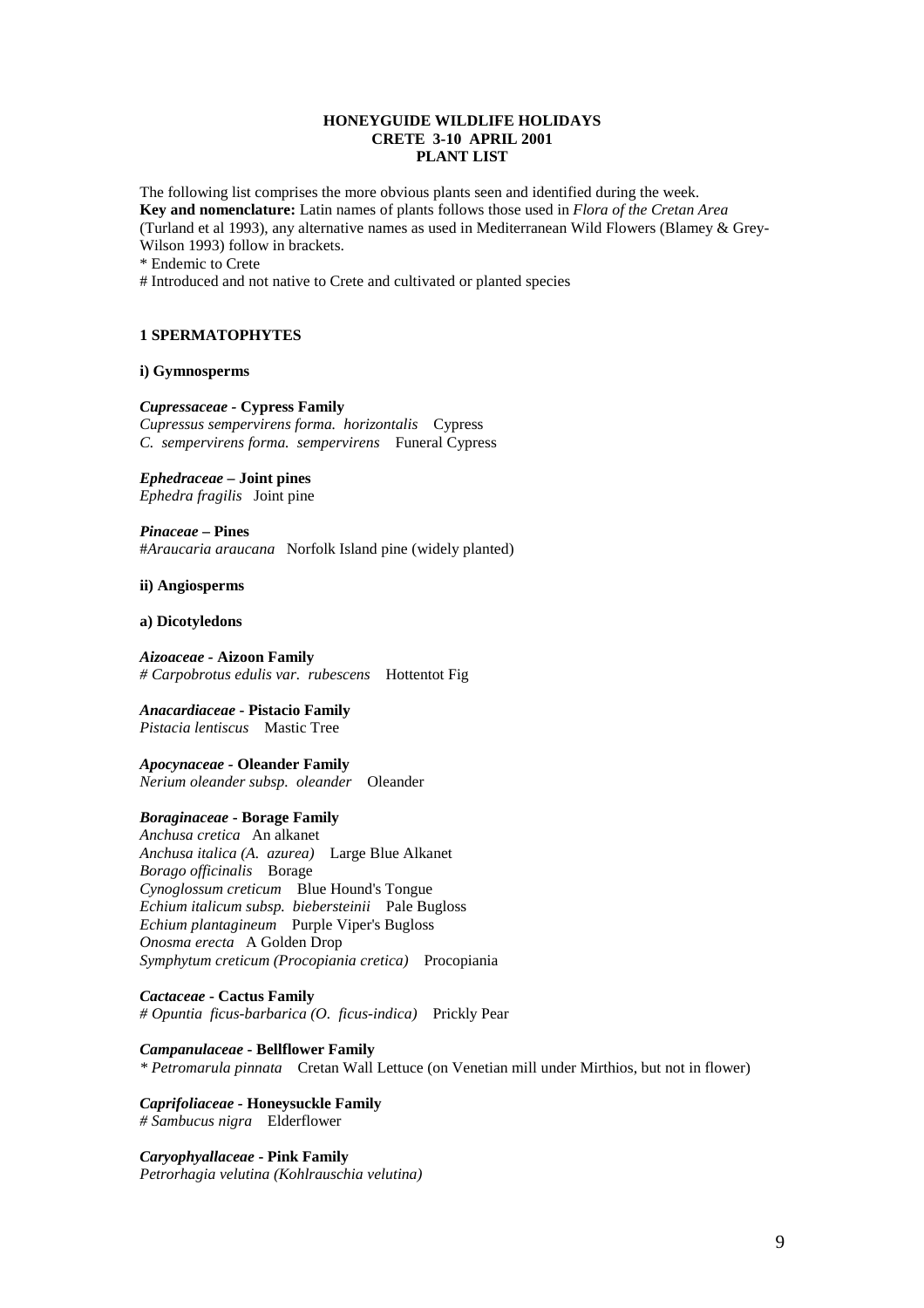*Silene bellidifolia Silene colorata subsp colorata*

#### *Cistaceae* **- Rockrose Family**

*Cistus creticus* Cretan Cistus *Cistus salvifolius* Sage-Leaved Cistus

# *Compositae* **- Daisy Family**

*Anthemis rigida subsp. rigida* Rayless Chamomile *Astericus aquaticus Asteriscus spinosa (Pallensis spinosa) Bellis annua* Annual daisy *Calendula arvensis* Field Marigold *Chrysanthemum coronarium var.coronarium* Crown Daisy *C. coronarium var. discolor* Crown Daisy *Galactites tomentosa* Mediterranean Thistle *Scorzonera cretica* Cretan vipers grass *Silybum marianum* Milk thistle *Tragopogon sinuatus (T. porrifolius)* Wild Salsify

# *Convolvulaceae* **- Bindweed Family**

*Convolvulus althaeoides* Mallow-leaved Bindweed *Cuscuta epithymum* Dodder

*Crassulaceae* **- Stonecrop Family** *Umbilicus parviflorus* Small-Flowered Navelwort

# *Cruciferaceae* **- Cress Family**

*Arabis verna* Spring rockcress *Biscutella didyma* Buckler Mustard *Capsella bursa-pastoralis* Shepherd's purse *\*Ricotia cretica* Ricotia *Sinapsis arvensis* Charlock

# *Dioscoraceae* **- Yam Family**

*Tamus communis* Black Bryony

# *Euphorbiaceae* **- Spurge Family**

*Euphorbia acanthothamnos* Greek Spiny Spurge *Euphorbia characias* Mediterranean Spurge *Euphorbia dendroides* Tree Spurge *Euphorbia helioscopia* Sun Spurge *# Ricinus communis* Castor Oil Plant *Mercurialis annua* Annual mercury

# *Geraniaceae* **- Geranium Family**

*Erodium gruinum* Long-beaked Storksbill *Erodium moschatum* Musk storksbill *Geranium dissectum* Cut-leaved Cranebill *Geranium lucidum* Shining Cranesbill *Geranium molle* Dovesfoot cranesbill *Geranium purpureum* Little robin *Geranium rotundifolium* Round-leaved Crane's-Bill

# *Guttiferae -* **Hypericum Family**

*Hypericum empetrifolium subsp. empetrifolium* Shrubby St. John's Wort

# *Labiatae* **- Mint Family**

*Coriodothymus capitatus (Thymus capitatus)* Shrubby Thyme *Lamium amplexicaule* Red hemp-nettle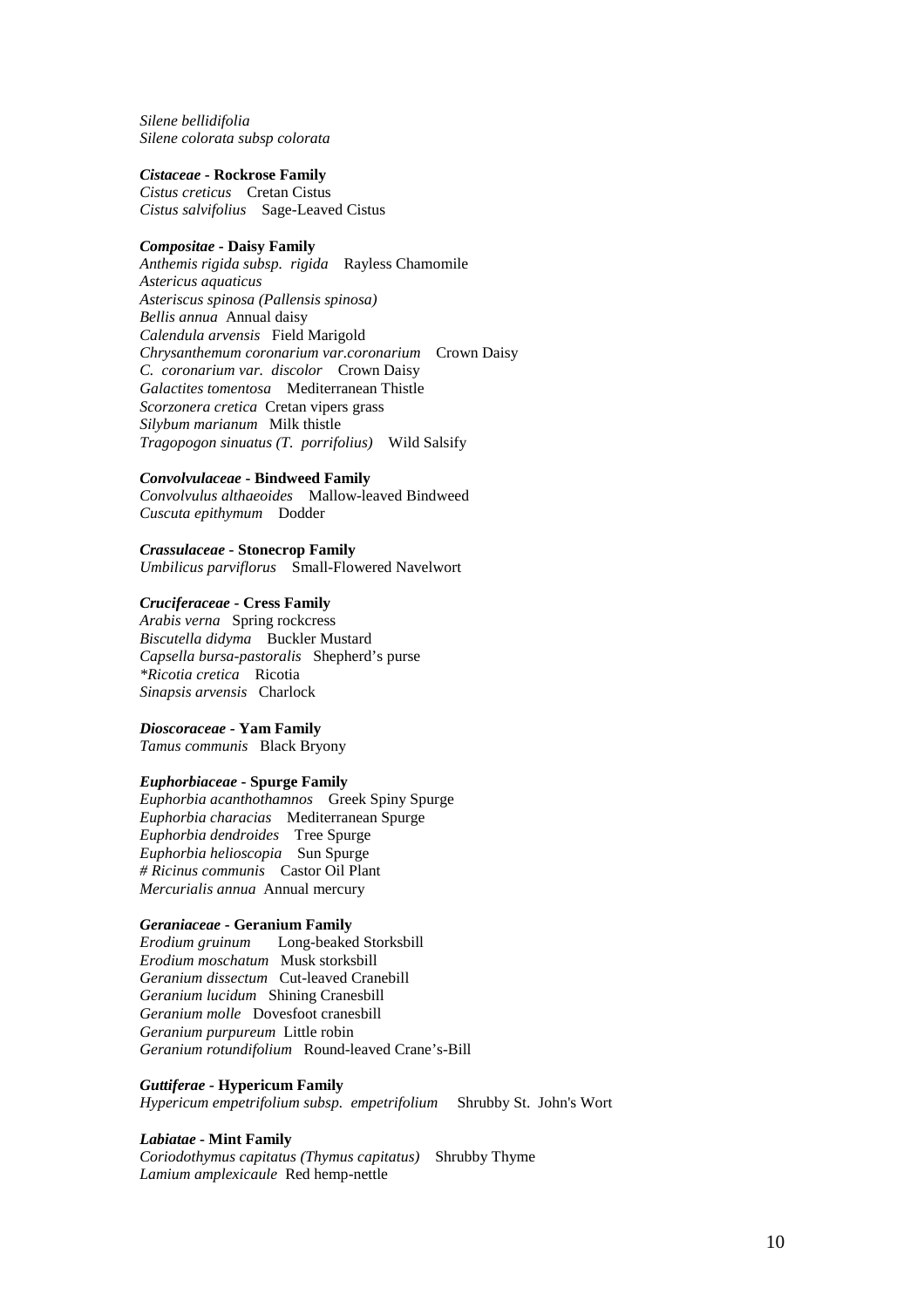*Marrubium vulgare* White horehound *Phlomis fruticosa* Jerusalem Sage *Prasium majus* Spanish Hedge-nettle *Salvia fruticosa* Three-Leaved Sage *Stachys sp* Clary sp

# *Leguminosae* **- Pea Family**

*# Acacia spp* Mimosa *Anthyllus vulneraria ssp.praepropera* Red (Mediterranean) Kidney Vetch *Bituminaria bituminosa (Psoralea bituminosa)* Pitch Trefoil *Calicotome villosa* Hairy Thorny Broom *Cercis siliquastrum* Judas tree *Ceratonia siliqua* Carob Tree *Coronilla cretica \* Ebenus creticus* Shrubby Sainfoin (Cretan ebony) *Hippocrepis multisiliquosa?* A horseshoe vetch *Lupinus micranthus* Hairy Lupin *Medicago arabica* Spotted Medick *Medicago marina* Sea Medick *Medicago orbicularis* Large Disk Medick *Medicago scutellata* another large disk medick (with glandular hairs on pods) *Robina pseudacacia* False acacia *Spartium junceum* Spanish Broom *Tetragonolobus purpureus* Asparagus Pea *Trifolium campestre* Hop trefoil *Trifolium stellatum* Star Clover *Trifolium tomentosum* Woolly Trefoil *Trifolium uniflorum* One-Flowered Clover *Tripodion tetraphyllum (Anthyllis tetraphyllum)* Bladder Vetch *Vicia sativa agg* Common vetch *Vicia sepium* Bush vetch

#### *Linacea -* **Flax Family**

*Linum arboreum* Tree Flax (=shrubby flax) *Linum bienne* Pale Flax

#### *Malvaceae* **- Mallow Family**

*Lavatera cretica* Lesser Tree Mallow *Malva sylvestris* Common Mallow

# *Moraceae -* **Fig Family**

*Ficus carica* Fig *# Morus alba* White Mulberry

*Myrtaceae -* **Myrtle Family** *Myrtus communis subsp communis* Common Myrtle

*Oleaceae* **- Olive Family** *Olea europaea subsp. europaea* Olive

*Orobanchaceae* **- Broomrape Family** *Orobanche ramosa* Branched Broomrape

*Oxalidaceae* **- Sorrel Family** *# Oxalis pes-caprae* Bermuda Buttercup

#### *Papaveraceae -* **Poppy Family**

*Glaucium flavum* Yellow-Horned Poppy *Papaver rhoeas* Common Poppy #*Papaver somniferum* Opium poppy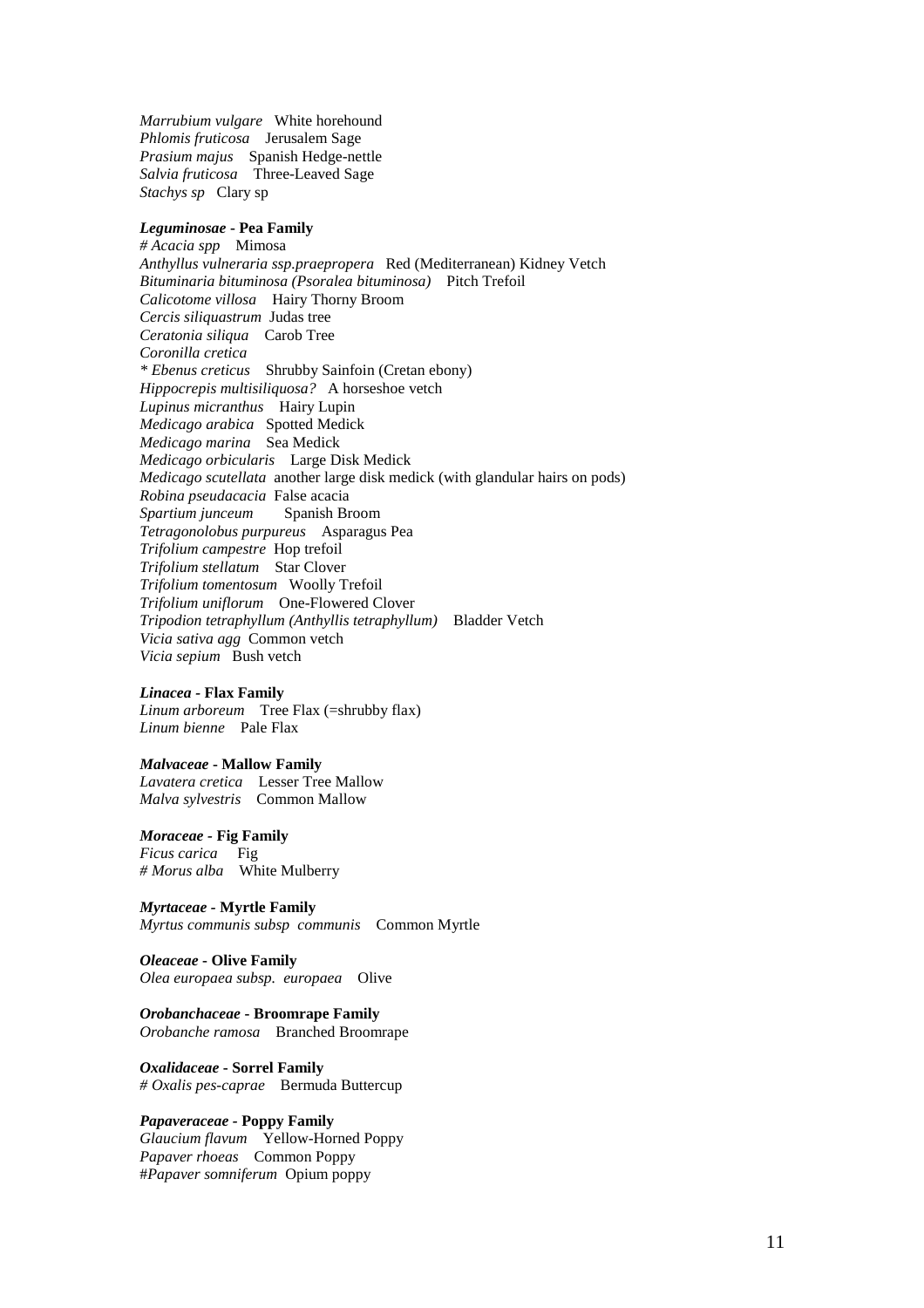#### *Platanaceae* **- Plane Tree Family** *Platanus orientalis* Oriental Plane

*Polygalaceae* **- Milkwort Family** *Polygala venulosa* Eastern Milkwort

# *Primulaceae* **- Primrose Family**

*Anagallis arvensis* Scarlet Pimpernel (Scarlet and blue forms) *\*Cyclamen creticum* Cretan Cyclamen

*Punicacaea* **– Pomegranate family** *Punica granatum* Pomegranate

# *Ranunculaceae* **- Buttercup Family**

*Anemone coronaria* Crown Anemone *Anemone hortensis ssp. heldreichii Ranunculus asiaticus* Turban Buttercup *Ranunculus gracilis*

#### *Resedaceae* **- Mignonette Family**

*Reseda lutea* Wild Mignonette

#### *Rosaceae* **- Rose Family**

*Rubus sanctus* Bramble *Sanguisorba minor subsp. verrucosa* Mediterranean Salad Burnet *Sarcopterium spinosum* Thorny Burnet

*Rubiaceae -* **Bedstraw Family**

*Sharardia arvensis* Field Madder

# *Rutaceae -* **Rue Family**

*# Citrus limon* Lemon *# Citrus sinensis* Orange

# *Scrophulariaceae* **- Figwort Family**

*Bellardia trixago* Bellardia *Linaria pelisseriana* Jersey Toadflax *Misopates orontium* Lesser Snapdragon (= weasel's snout) *Parentucellia viscosa* Yellow Bartsia *Scrophularia lucida* Shining Figwort *Scrophularia peregrinum* Nettle-leaved Figwort *\* Verbascum arcturus* Hanging Mullein *Verbascum sinuatum Verbascum pulverulentum* Hoary mullein

# *Solanaceae* **- Potato Family**

*Hyoscyamus albus* White Henbane *Mandragora autumnalis* Mandrake *Solanum nigrum* Black nightshade

*Styracaceae* **- Storax Family** *Styrax officinalis* Storax

*Tamaricaceae* **- Tamarix Family** *Tamarix smyrnensis* Tamarisk

*Thymelaeaceae* **- Daphne Family** *Thymelaea hirsuta* Thymelea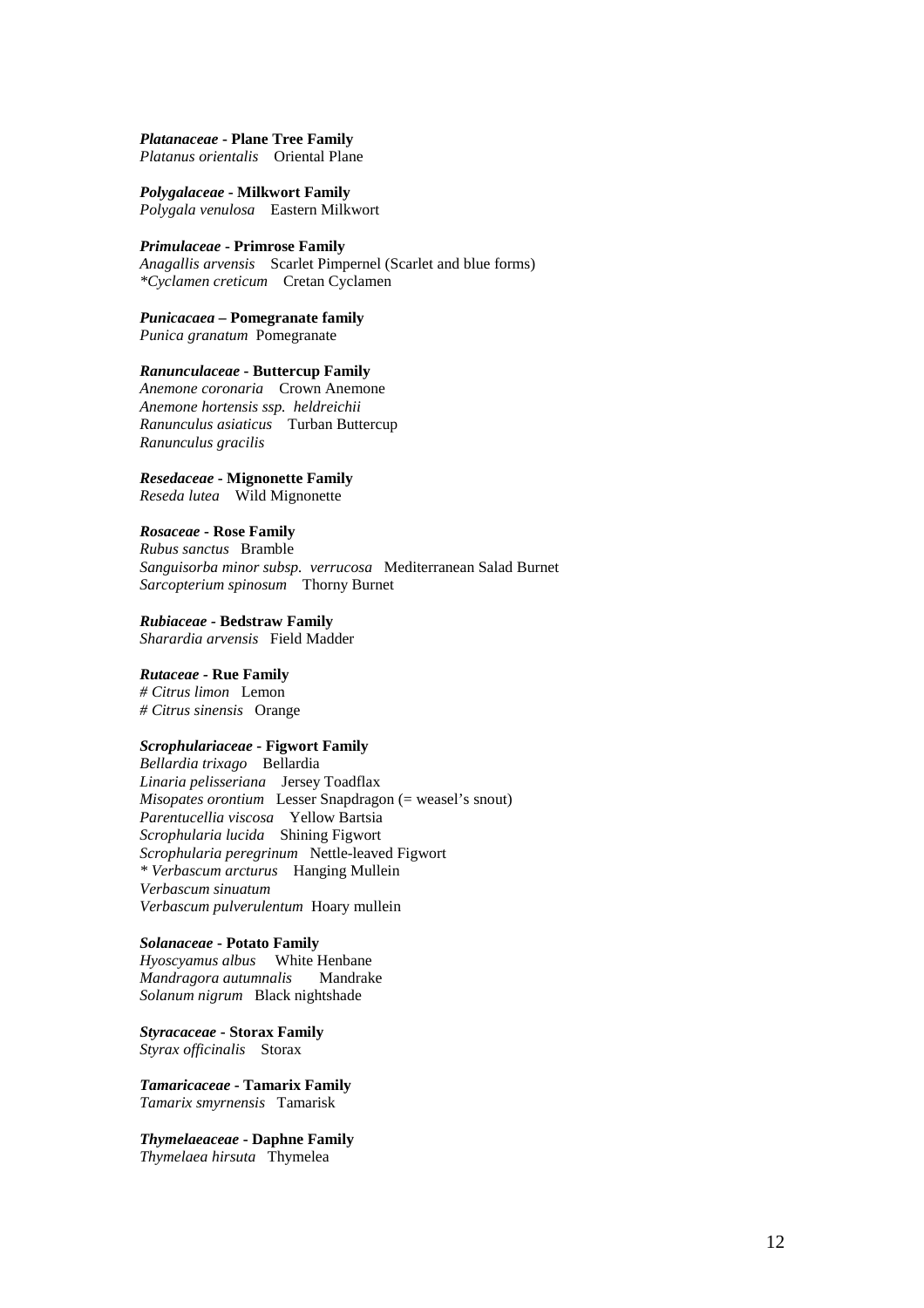# *Umbelliferae* **- Carrot Family**

*Daucus carota* Wild Carrot *Ferula communis subsp. communis* Giant Fennel *Tordylium apulum* Mediterranean Hartwort (equally 2-lobed petals) *Tordylium officianale* a hartwort (with unequally lobed petals) *Torylis arvensis* Spreading Hedge-parsley

# *Urticaceae -* **Nettle Family**

*Parietaria judaica* Pellitory of the Wall *Urtica pilulifera* Roman Nettle

*Valerianaceae* **- Valerian Family** *\*Valeriana asarifolia* Cretan Valerian *Valerianella sp (discoidea?)* A Corn Salad

*Verbenaceae* **- Verbena Family** *Verbena officinalis* Vervain

*Vitaceae* **- Vine Family** *Vitus vinifera subsp. vinifera* Grape Vine

#### **b) Monocotyledons**

*Agavaceae* **- Agave Family** *# Agave americana* Century Plant

*Amaryllidaceae -* **Daffodil Family** *Pancratium maritimum* Sea Daffodil (leaves only)

*Araceae* **- Arum Family** *Arisarum vulgare Arum creticum* Cretan Arum *Dranunculus vulgaris* Common Dragon Arum

# *Graminaceae* **- Grass Family**

*Arundo donax* Giant Reed *Briza maxima* Giant Quaking Grass *Lagurus ovatus* Hare's-tail *Phragmites australis* Reed

#### *Iridaceae* **- Iris Family**

*Gladiolus italicus* Field Gladiolus *Gynandriris sisyrinchium* Barbary Nut *Hermodactylus tuberosus* Widow Iris *Iris pseudocorus* Yellow Flag

# *Liliaceae* **- Lily Family**

*Asphodeline lutea* Yellow Asphodel *Asphodelus aestivus* Common Asphodel *Drimia maritima (Urginea maritima)* Sea Squill *Muscari comosum* Tassle Hyacinth *Ornithogalum collinum Ornithogalum narbonense* A spiked Star of Bethlehem *Ornithogalum umbellatum* Star of Bethlehem *\* Tulipa cretica* Cretan Tulip *Tulipa sylvestris* Wild Tulip

# *Orchidaceae* **- Orchid Family**

*Aceras anthropophorum* Man Orchid